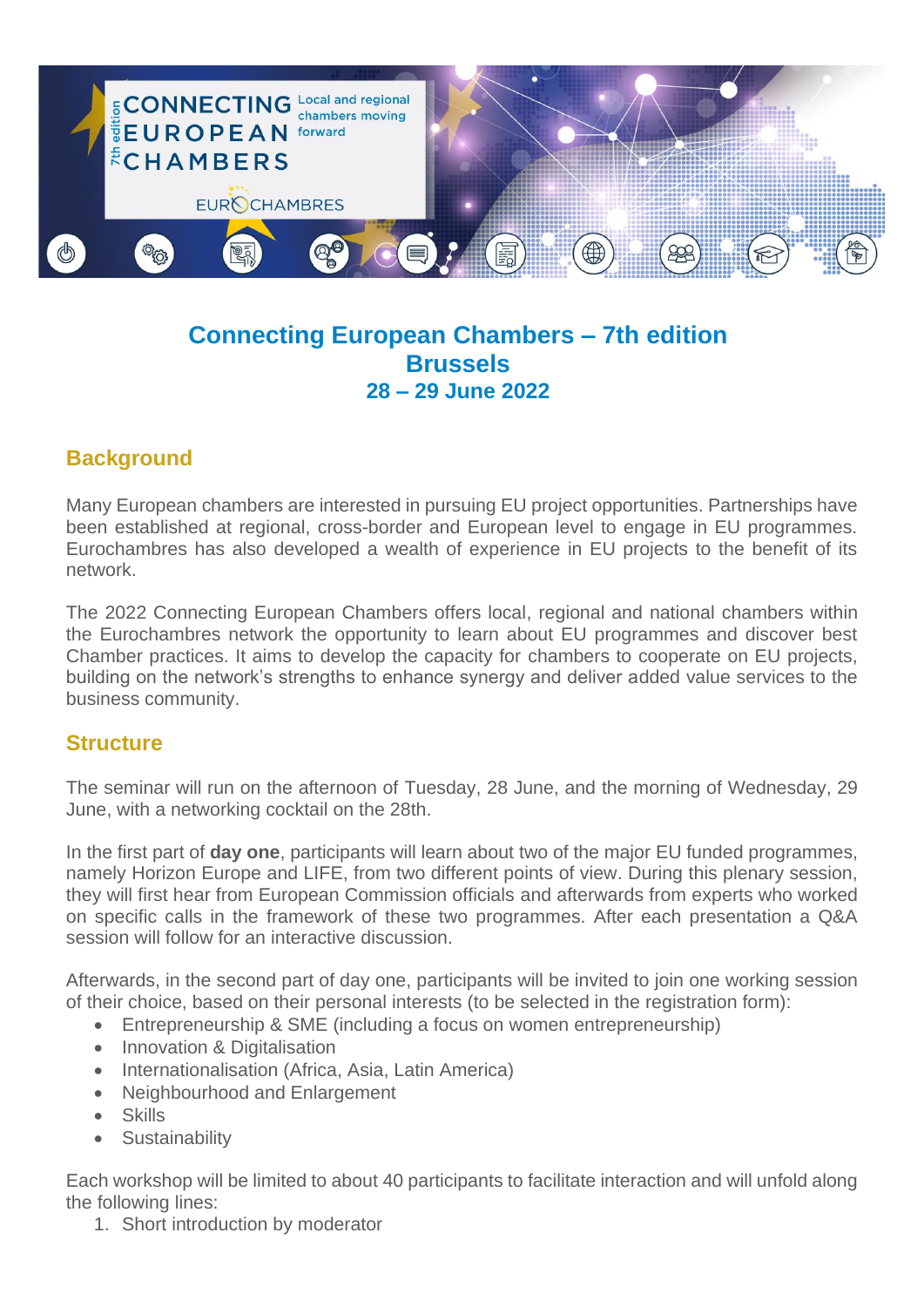- 2. Presentation of a best practice selected in advance and guided by a template with targeted questions
- 3. A structured discussion among participants
- Attendees in each workshop will be split in separate groups and given a potential scenario to discuss and solve together. The scenario that will trigger the conversation will include an issue that a chamber may face in the field of the main topic tackled by the workshop. At the end of the session, each group will present their finalised solution.
- 4. Short conclusion

These workshops will facilitate a practical discussion among Chamber representatives. Participants should therefore come prepared to share ideas, experiences and practices.

On **day two**, participants will start in a plenary session where they will learn more about Erasmus+, firstly from a European Commission speaker and secondly from an experienced Chamber who will present its best practice on the topic. After each presentation a Q&A session will follow for an interactive discussion.

After the coffee break, participants will be invited to join one working session of their choice, based on their personal interests. The structure of these workshops will be similar to the one attended on the previous day.

A short plenary session will conclude the event.

## **Programme**

#### **Day 1 – Tuesday, 28 June**

- ➢ **13.30 – 14.00**: Registration of participants
- $\geq 14.00 15.30$ 
	- o Welcome opening
	- o Presentation of Horizon Europe and LIFE by European Commission officials and Q&A
	- o Discussion with experts on Horizon Europe and LIFE
- ➢ **15.30 – 16.00**: Coffee break
- ➢ **16.00 – 17.30**: 3 parallel workshops on:
	- o Entrepreneurship & SME (including a focus on women entrepreneurship)
	- o Innovation & Digitalisation
	- o Internationalisation (Africa, Asia, Latin America)
- ➢ **18.00 – 20.00**: Networking cocktail

#### **Day 2 – Wednesday, 29 June**

- ➢ **09.30 – 11.00**: Plenary session
	- o Presentation of Erasmus+ by European Commission officials and Q&A
	- o Chamber intervention on Erasmus+
	- o Discussion with Eurochambres on the participation of chambers in EU-funded projects
- ➢ **11.00 – 11.30**: Coffee break
- ➢ **11.30 – 13.00**: 3 parallel workshops on:
	- o Neighbourhood and Enlargement
	- o Skills
	- o Sustainability
- ➢ **13.00 – 13.15**: Closing session

in-person participation only

online participation possible

# online participation possible

in-person participation only